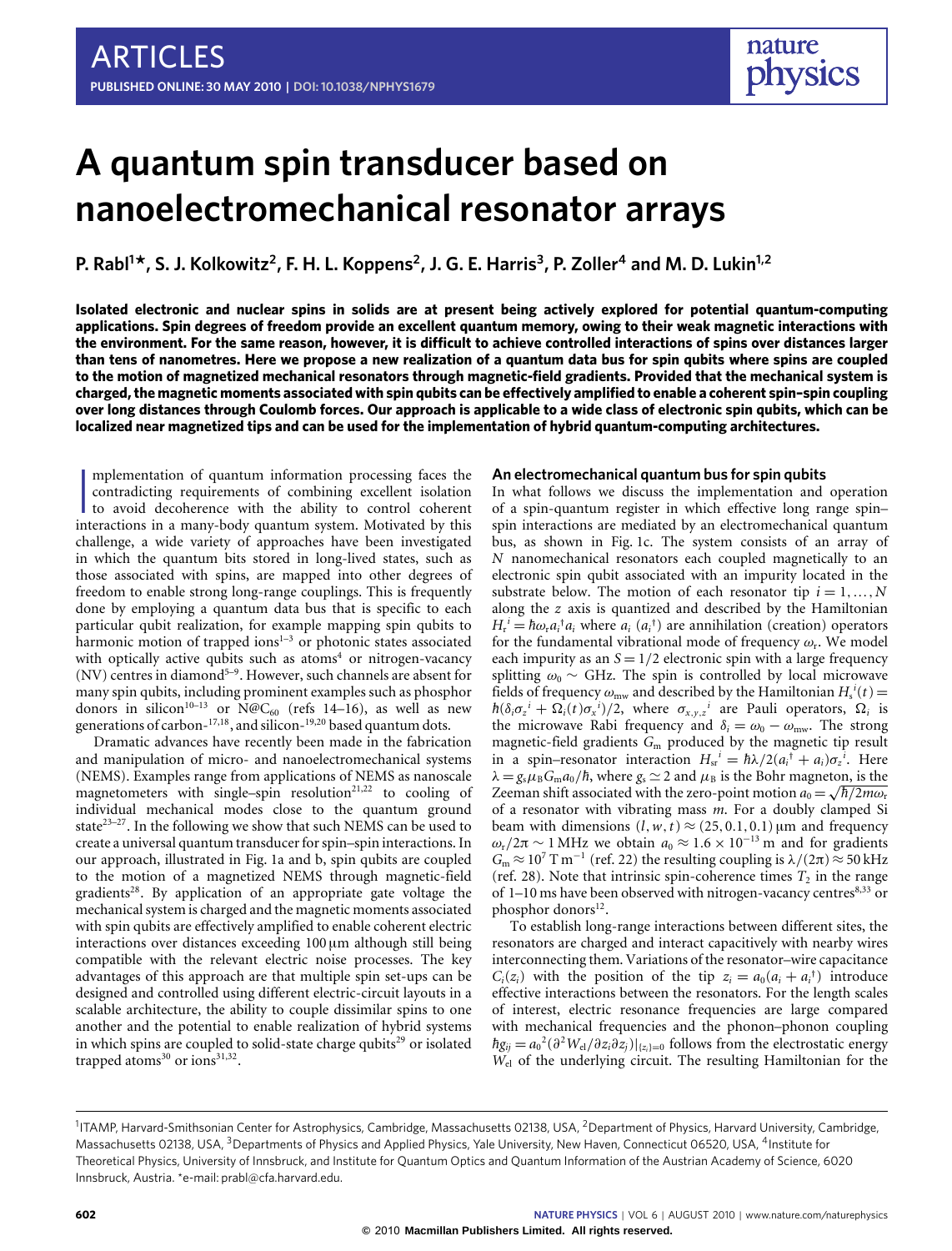

<span id="page-1-0"></span>**Figure 1** | Electromechanical quantum transducer. a, Magnetic interactions between a mechanical resonator and an electronic spin qubit lead to spin-dependent displacements of the resonator tip and convert the magnetic dipole of the spin into an electric dipole proportional to the charge on the resonator. **b**, For two resonators the difference in the electrostatic energies associated with different spin configurations then results in effective spin-spin interaction. **c**, Schematic view of a spin register based on an electromechanical quantum bus. Here resonators are coupled indirectly through capacitive interactions with nearby wires to enable coupling of spins separated by *d* ∼ 100 µm and to design spin–spin interactions by different circuit layouts. **d**, Circuit model that describes the coupling between two resonators.

coupled resonator array is

$$
H_{\rm ph} = \sum_{i} \hbar \omega_{\rm r} a_{i}^{\dagger} a_{i} + \frac{\hbar}{2} \sum_{i,j} g_{ij} (a_{i} + a_{i}^{\dagger}) (a_{j} + a_{j}^{\dagger}) = \sum_{n} \hbar \omega_{n} a_{n}^{\dagger} a_{n}
$$

where  $\omega_n$  and  $a_n = \sum_i c_{n,i} a_i$  denote frequencies and mode operators of collective phonon eigenmodes and we have absorbed a renormalization of the bare oscillation frequency into the definition of  $\omega_r$ . To estimate the typical coupling strength we consider two sites separated by a distance *d* and connected by a wire of self-capacitance  $C_w \approx \epsilon_0 d$ , where  $\epsilon_0$  is the vacuum permittivity. Then, as shown in [Fig. 1d](#page-1-0),  $W_{el} = -(U^2/2)(C_{\Sigma}C_{w}/C_{\Sigma} + C_{w})$ , where  $C_{\Sigma} = C_1(z_1) + C_2(z_2)$  and *U* is the applied voltage. Assuming  $C_i(z_i) \simeq C(1 - z_i/h)$ , where *h* is the mean electrode spacing, we obtain for  $g \equiv g_{12}$ 

$$
\hbar g = \frac{C^2 C_w^2 U^2}{(2C + C_w)^3} \frac{a_0^2}{h^2}
$$

For two resonators separated by  $d = 100 \,\mu m$  and with dimensions given above,  $h \approx 100$  nm and a typical electrode capacitance  $C \approx 0.1$  fF, we obtain  $g/(2\pi) \approx 25$  kHz for  $U = 1$  V. Voltages up to  $U \approx 10 \text{ V}$  (ref. [23\)](#page-6-15) can lead to phonon–phonon interactions as large as 1 MHz.

After combining magnetic and electric interactions we obtain the full spin-register Hamiltonian  $H = \sum_i H_s^i + \sum_i H_{sr}^i + H_{ph}$ , which by setting  $\lambda_{n,i} = \lambda c_{n,i}$  is

<span id="page-1-3"></span>
$$
H = Hs(t) + \sum_{n} \omega_n a_n^{\dagger} a_n + \frac{1}{2} \sum_{i,n} \lambda_{i,n} (a_n^{\dagger} + a_n) \sigma_z^{i}
$$
 (1)

This model of spins coupled to a set of collective phonon modes is familiar from quantum-computing proposals with trapped ions[1,](#page-6-0)[34–](#page-6-25)[38](#page-6-26), and in principle similar gate schemes as developed in this field can be applied for spin-entangling operations here. However, the physical realization is quite different, and in particular decoherence processes in the form of mechanical dissipation and electric-field noise must be addressed. In the following we therefore describe the implementation of gate operations based on offresonant spin–phonon interactions $34-38$  $34-38$  that are consistent with spin-echo techniques to eliminate low-frequency noise and avoid ground-state cooling requirements. Alternatively, gate operations based on a resonant exchange of phonons<sup>[1](#page-6-0)</sup> could be implemented using techniques described in ref. [28.](#page-6-17)

# **Spin–spin interactions**

For the following discussion it is convenient to change to a displaced oscillator basis that is related to the uncoupled basis by a polaron transformation  $U = e^{-iS}$ , where  $S = (1/2)\sum_i P_i \sigma_z^i$  and  $P_i = i \sum_n \lambda_{n,i} / \omega_n (a_n^{\dagger} - a_n)$  are collective momentum operators. In this new representation and for  $\delta_i = 0$  the resulting spin-register Hamiltonian,  $H \to UHU^{\dagger}$ , is<sup>[36](#page-6-27)[,39](#page-6-28)</sup>

<span id="page-1-1"></span>
$$
H = \sum_{i} \frac{\hbar \Omega_i(t)}{2} \left( \sigma_+{}^i e^{-iP_i} + \sigma_-{}^i e^{iP_i} \right) - \hbar \sum_{i \neq j} M_{ij} \sigma_z{}^i \sigma_z{}^j + H_{\text{ph}} \tag{2}
$$

Let us for the moment assume that  $\Omega_i(t) = 0$  where equation [\(2\)](#page-1-1) reduces to an 'always on' Ising interaction with coupling strength  $M_{ij} = \sum_{n} \lambda_{n,i} \lambda_{n,j} / (4\omega_n)$ , which is mediated by but independent of phonon modes. The origin of this interaction can be understood from spin-dependent displacements of the resonators' equilibrium positions as described in [Fig. 2a](#page-2-0). The evolution under Hamiltonian [\(2\)](#page-1-1) then results in a spin-entangling operation

<span id="page-1-2"></span>
$$
U_{\rm g}(t_{\rm g}) = e^{i(\sum_{i,j} M_{ij}\sigma_z^{-i}\sigma_z^{-j})t_{\rm g}}
$$
\n(3)

For  $N = 2$  an initially separable spin-superposition state, for example,  $|\psi\rangle_0 = \prod_{i=1,2} (|0_i\rangle + |1_i\rangle)/\sqrt{2}$  evolves into an entangled state  $|\psi\rangle(t_g) = (|00\rangle + |11\rangle + i|01\rangle + i|10\rangle)/2$  on a timescale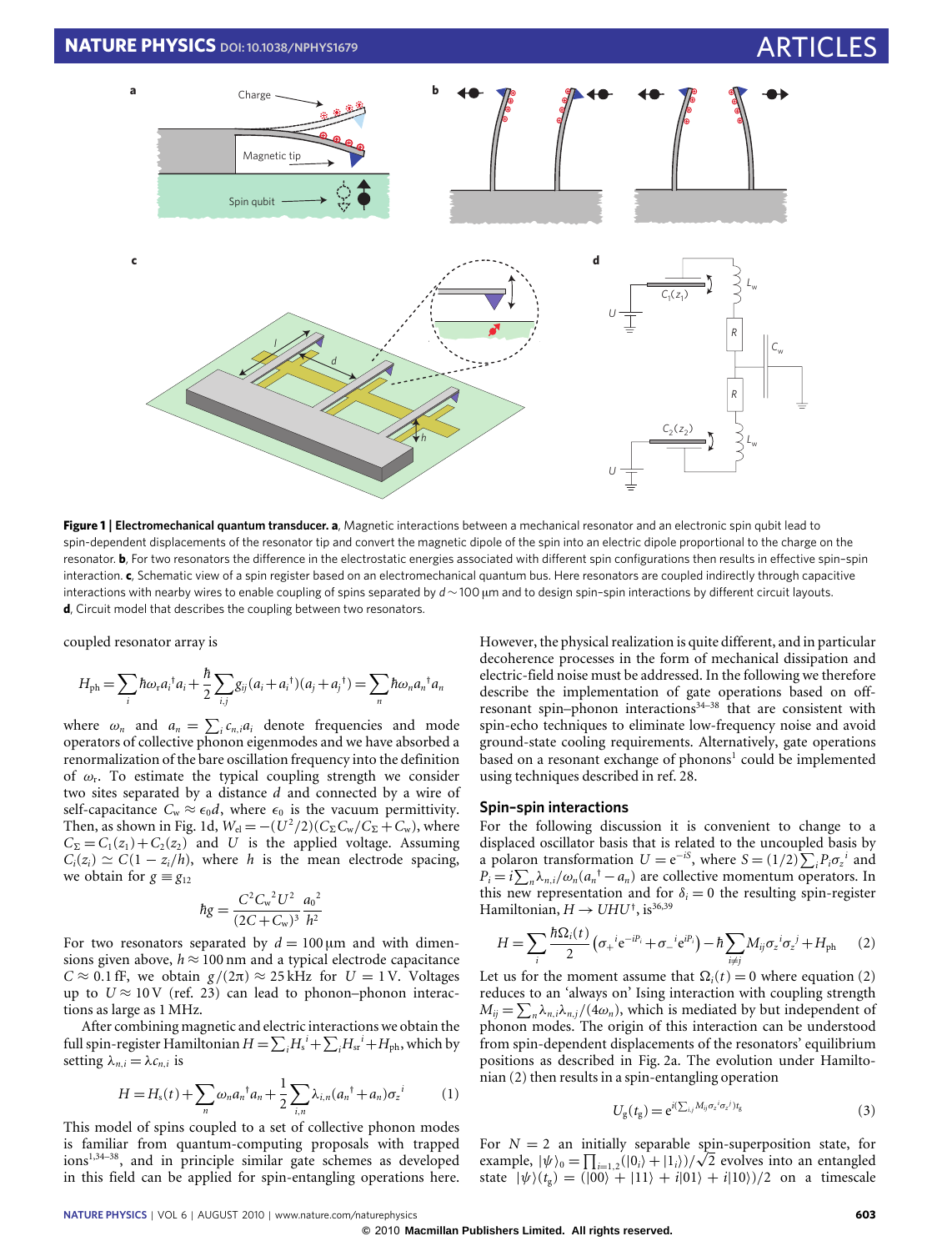

<span id="page-2-0"></span>Figure 2 | Spin-spin interactions. a, In the 'displaced oscillator basis' different spin states  $|0\rangle$ , |1) are associated with different resonator equilibrium positions displaced in phase space by an amplitude  $\pm \eta/2$ . Consequently, electric interactions between the resonators,  $q \neq 0$ , translate into Ising interactions ∼ σ<sub>z</sub><sup>1</sup>σ<sub>z</sub><sup>2</sup> with a strength proportional to η<sup>2</sup>. **b**, Two basic examples for different circuit layouts (left) and the corresponding effective Ising interactions (right), where the coupling strength  $|M_{ii}|$  is indicated by the thickness of the lines.

 $t_g = \pi/(8|M|)$ . Here  $M = \eta^2 \omega_r (1/\xi - 1)/8$  is the characteristic interaction strength,  $\eta = \lambda/\omega_r$  is the magnetic coupling parameter and  $\xi = \omega_0/\omega_1$  the ratio between the two phonon frequencies, where  $\xi(g \ll \omega_r) \simeq 1 + 2g/\omega_r$  and  $\xi(g \gg \omega_r) \simeq 2\sqrt{g/\omega_r}$ . We see that the gate speed is optimized under strong-coupling conditions  $\lambda, g \gtrsim \omega_{\rm r}$ , that is, when the spin displaces the resonator by more than its zero-point motion. In principle, this condition can always be achieved by choosing a resonator with smaller vibration frequency  $\omega_{\rm r}$ , but practical limitations can prevent this as discussed below.

For  $N > 2$  the coupling matrix  $M_{ii}$  depends on the phonon properties and therefore on the layout of the underlying electric circuit [\(Fig. 2b](#page-2-0)). This property offers a simple way to design and control different types of multispin interaction. For example, connecting neighbouring resonators by individually isolated wires results in a nearest-neighbour phonon coupling  $g_{i,i+1} = g$  and a spectrum  $\omega_n = \sqrt{\omega_r^2 + 4\omega_r g (1 + \cos((n+1)\pi/N))}$ . For  $g \ll \omega_r$ we find that  $M_{i,i\pm 1} \simeq \eta^2 g/4$ , and interactions quickly decay as  $M_{i,i±m}$  ∼ ( $g/\omega_r$ )<sup>(*m*−1)</sup> for larger spin separations. Hamiltonian [\(2\)](#page-1-1) then corresponds to an Ising model with nearest-neighbour coupling *M* and extensions to a two-dimensional lattice are discussed below. In contrast, by coupling all resonators to a single wire we obtain  $g_{ij} = g/(N-1)$  and the phonon spectrum consists of only two frequencies:  $\omega_0 = \sqrt{\omega_r^2 + 2\omega_r g N / (N-1)}$  is the frequency of the centre-of-mass mode with  $c_{0,i} = 1/\sqrt{N}$ , whereas all other orthogonal modes are unaffected and  $\omega_{n>0} = \omega_r$ . This configuration translates into an 'infinite range' or collective spin model  $H \simeq \hbar M S_z^2$ , where  $S_z = \sum_i \sigma_z^i /$ √ *N*, applicable for the generation of spin-squeezed[40](#page-6-29) or highly entangled *N*-particle Greenberger– Horne–Zeilinger states<sup>[35](#page-6-30)</sup>. Generally, we see that the NEMS array maps a given electric circuit onto a corresponding Ising model *H*<sub>Ising</sub>, and thereby also maps the flexibility of electric circuit layouts onto an equivalent flexibility in the design of spin–spin interactions.

# **Decoherence and spin echo**

Our analysis of spin–spin interactions so far has ignored the presence of various decoherence processes that degrade the implementation of quantum gate operations in a realistic setting. In particular, we must address the effect of mechanical dissipation and—as the resonators are charged—that of Johnson–Nyquist and other electric noise sources on the coherence of the mechanical quantum bus. Before we discuss the influence of decoherence on gate operations, we remark that dephasing of an idle qubit is eliminated to a large extent by encoding quantum information in nuclear-spin states located in the vicinity of the electronic spin. Prolonged storage times and gate operations between nuclear and electronic spins on a 10–100 ns timescale have already been demonstrated in several experiments<sup>[6,](#page-6-31)[9](#page-6-4)[,11,](#page-6-32)[16](#page-6-8)</sup>. This approach enables us to use swap operations between nuclear and electronic spins to switch on and off Ising interactions—together with all related

dephasing processes—only for a specific set of qubits and for a specified time. In a scenario where each electronic spin is coupled to several nuclear spins, we might in addition benefit from entanglement purification schemes $41,42$  $41,42$ , relaxing the bounds on tolerable errors in each individual gate operation.

For the duration of a gate operation, quantum information is encoded in electronic spin superposition states and leads to a loss of coherence  $\sim e^{-(t_g/T_2)^{\alpha}}$  due to interactions of the spins with their local magnetic environment. Here  $\alpha > 1$  depends on specific properties of the environment and details of the actual gate sequence<sup>[43–](#page-6-35)[45](#page-6-36)</sup>. In addition, as shown in [Fig. 2a](#page-2-0), each spin superposition in the displaced oscillator basis also corresponds to a motional 'Schrödinger cat' state, which is affected both by mechanical as well as electric noise. In the Methods section we detail a model for motional decoherence processes and derive general expressions for the resulting gate fidelities. As the essential result, we find that for the case of two coupled spins the fidelity of a single entanglement operation decreases as

<span id="page-2-1"></span>
$$
F \simeq 1 - R(\xi) \frac{\Gamma_{\rm r}}{\omega_{\rm r}} - \left(\tau(\xi) \frac{\omega_{\rm r}}{\lambda^2 T_2}\right)^{\alpha} \tag{4}
$$

The first term describes motional decoherence where  $R(\xi) = 3\pi$  $(\xi + \xi^{-1})/2(\xi - 1)$  and  $\Gamma_r = \Gamma_m + \Gamma_{el}$  is the sum of the mechanical and electrical decoherence rates. For a support temperature *T* and a mechanical quality factor  $Q_m$  we obtain  $\Gamma_m = k_B T/\hbar Q_m$ , and  $\Gamma_{\rm el} \approx a_0^2 C^2 U^2 S_E(\omega_r)/\hbar^2$  for a given electric-field fluctuation spectrum  $S_E(\omega) = \text{Re} \int_0^\infty d\tau \langle E(\tau)E(0) + E(0)E(\tau) \rangle e^{-i\omega \tau}$ . The second term in equation [\(4\)](#page-2-1) describes the effect of bare spin dephasing mentioned above, where  $\tau(\xi) = t_g/(\omega_r/\eta^2) = \pi \xi/(\xi - 1)$  can be identified with the normalized gate time.

Equation [\(4\)](#page-2-1) shows that for ideal spin qubits the gate fidelity is independent of  $\lambda$ . This can be understood from the fact that both the effective spin–spin coupling and the dephasing rate of a motional superposition state scale with the square of the displacement amplitude  $\eta = \lambda/\omega_r$ . For  $\omega_r \gg g$  we obtain  $R(\xi) \approx 3\pi \omega_r/2g$  and the fidelity is limited by the ratio  $\Gamma_r/g$ , meaning that strong-coupling conditions are required only with respect to electric interactions. However, the overall gate time  $t_g \sim \eta^{-2}$  increases for small  $\eta$ , and for a finite spin dephasing time  $T_2$  there is a competition between spin and motional decoherence processes. Then, for a fixed λ and under the assumption that  $g \gtrsim \omega_{\rm r}$  is satisfied, there exists an optimal frequency  $\omega_r^{op}$  for which gate errors scale as  $\sim (\Gamma_r/\lambda^2 T_2)^{\alpha/(\alpha+1)}$  and high gate fidelities can be achieved for either small spin or motional dephasing times. In [Fig. 3](#page-3-0) we plot the optimized gate fidelity as a function of  $\Gamma$ <sub>r</sub> and  $T_2$ .

At *T* = 100 mK a mechanical quality factor of  $Q_m \sim 10^6$ corresponds to  $\Gamma_{\rm m}/2\pi \simeq 2 \text{ kHz}$ , and for the parameters  $ω_r/2π = 1$  MHz,  $λ/2π = 50$  kHz and  $g/2π \approx 500$  kHz gate fidelities close to  $F \approx 0.99$  can be achieved with realistic spin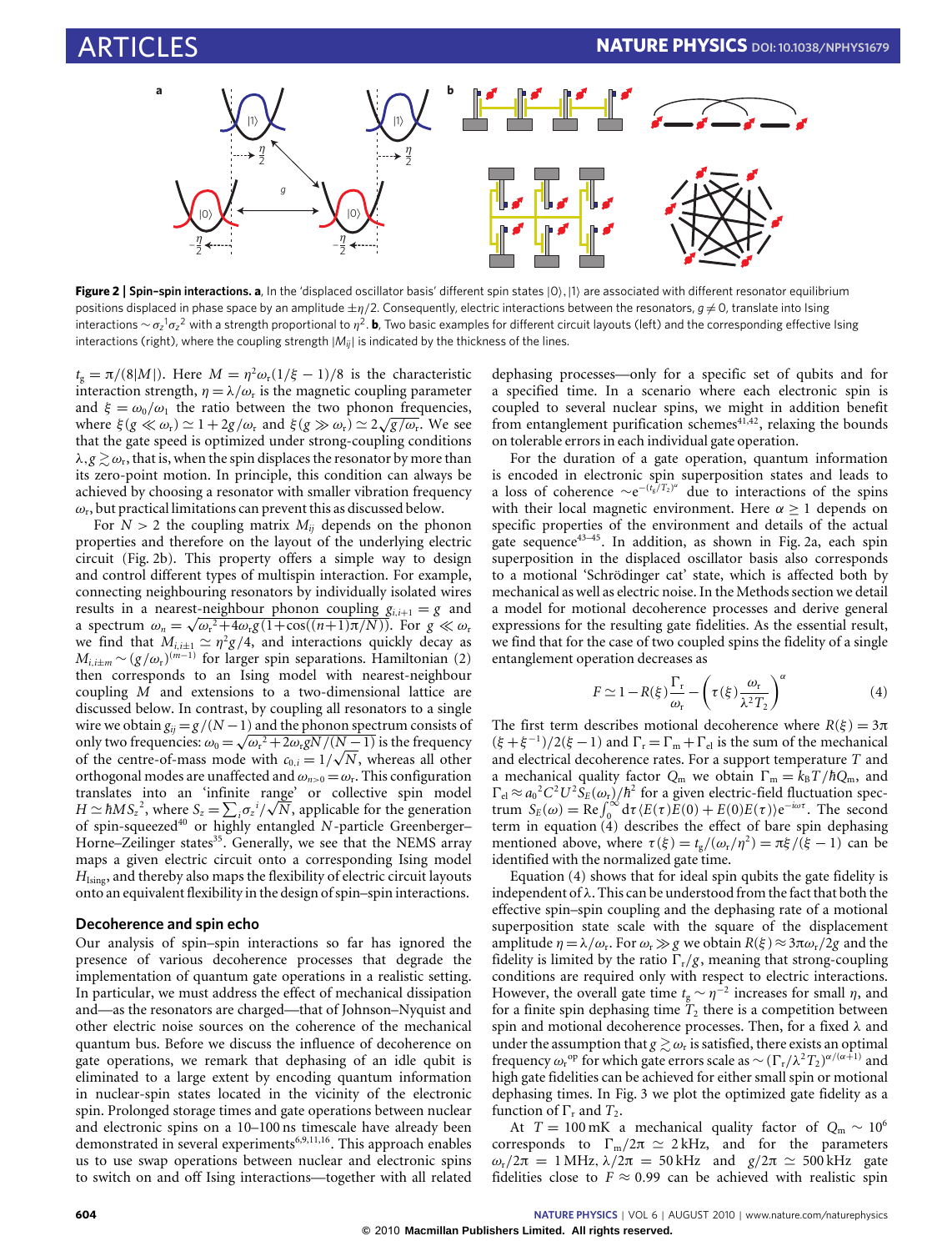

<span id="page-3-0"></span>**Figure 3** | **Gate fidelity. a**,**b**, The fidelity *F* of a two-qubit operation discussed in equation [\(4\)](#page-2-1) is plotted as a function of the motional decoherence rate  $\Gamma_r$  and the spin coherence time *T*<sub>2</sub> assuming α = 3. The magnetic coupling strength is  $λ/2π = 100$  kHz (**a**) and  $λ/2π = 10$  kHz (**b**). In both plots  $g/2\pi = 500$  kHz and the resonator frequency  $\omega_r/2\pi$  is optimized within the interval from 1 kHz to 5 MHz. The linear increase of the lines of constant fidelity indicates a scaling of gate errors as  $\sim$ ( $\Gamma_r/\lambda_2$ 2 $T$ )<sup>3/4</sup>, and for increasing  $T_2$  the fidelity is limited by motional dephasing, 1−*F* ∼  $\Gamma_r/g$ .

coherence times  $T_2 \approx 10$  ms. Note that in combination with entanglement purification schemes<sup>[41,](#page-6-33)[42](#page-6-34)</sup> fidelities of  $F > 2/3$ are in principle sufficient, which would relax some of the experimental requirements and makes this technique applicable for temperatures up to  $T \sim 1$  K.

For  $C_w \gg C$  the influence of electric noise can be expressed as  $\Gamma_{el}/g \approx C_w S_V(\omega_r)/\hbar$ ,where  $S_V(\omega) := h^2 \times S_E(\omega)$ . Johnson–Nyquist noise from a resistor *R* leads to voltage fluctuations  $S_V(\omega) = 4k_BTR$ . For a 200-nm-thick and  $d \approx 100$ -μm-long gold wire  $R \sim 1 Ω$ , and for  $C_w = 1$  fF,  $T = 100$  mK we obtain  $\Gamma_{el}/g \approx 5 \times 10^{-5}$ . In addition, we must consider the effect of ubiquitous 1/*f* noise, which we model by a spectrum  $S_V(\omega) = (z_c/l)A_V/\omega$  (Supplementary Information). Here  $z_c < l$  is the noise correlation length, which we approximate by the distance between the resonator and the substrate,  $z_c \sim 0.1-1$  µm. Typical values for  $A_V = 10^{-12} - 10^{-14} V^2$  can be estimated from charge noise measurements<sup>[46](#page-6-37)</sup> and are consistent with strong-coupling requirements  $\Gamma_{el}/g \sim 0.001-0.1$ .

The spin coupling described by equation [\(2\)](#page-1-1) relies on a static displacement of the mechanical resonators and therefore gate operations are in principle also affected by the low-frequency part of the magnetic- and electric-noise spectrum. It is known that for single spins low-frequency noise can be cancelled out efficiently using spin-echo techniques<sup>[47](#page-6-38)[,48](#page-6-39)</sup> where gate operations are interrupted by a sequence of fast π rotations. Here the spin–spin interactions ∼σ*<sup>z</sup> i*σ*z j* are invariant under simultaneous rotations of both spins and therefore the gate operations discussed above are compatible with such techniques. However, as illustrated in [Fig. 4a](#page-4-0), any rotation of the spin, which includes the initial preparation step, is also accompanied by a displacement of the resonator modes and thereby entangles spin and motional degrees of freedom. Specifically, a total gate sequence with  $N_p$  echo pulses applied at times  $t_{p=1,...,N_p}$ will excite each phonon mode by a spin-dependent amplitude proportional to  $\beta(\omega_n) = 1/2(1 - e^{i\omega_n t_g}) + \sum_{p=1}^{N_p^b} (-1)^p e^{i\omega_n t_p}$ . Therefore, as illustrated in [Fig. 4b](#page-4-0), the basic strategy for avoiding enhanced motional dephasing is to identify a sequence of pulses satisfying  $\beta(\omega_n) = 0$ ,  $\forall n$ . In the Methods section we show that under these conditions dephasing from magnetic and electric low-frequency noise is strongly suppressed and the resulting gate fidelity is de-scribed by equation [\(4\)](#page-2-1) but with modified parameters  $R(\xi)$  and  $\tau(\xi)$ . In [Fig. 4c](#page-4-0) and d those parameters are plotted for a specific set of pulse sequences.

Under realistic conditions pulse errors result in a finite excitation and decrease the fidelity by a factor  $\sim e^{-2\eta^2(2N_i+1)\Delta\beta^2}$ . Here  $\Delta \beta^2 = (1/N) \sum_n (\omega_r/\omega_n)^3 |\beta(\omega_n)|^2$  and  $N_i$  is the initial occupation

number of the resonator mode, which can be made much lower than the thermal occupation number  $N_{th}$  by actively cooling the resonator in between the gate operations. Therefore, moderate cooling to *N*<sub>i</sub>  $\sim$  10–100 (refs [23](#page-6-15)[–28\)](#page-6-17) already makes the gate robust against technical imperfections, although still enabling coupling parameters in the range of  $n \sim 0.1-1$ .

In summary, our analysis shows that the proposed coupling scheme is compatible with the main decoherence processes in the form of mechanical dissipation, Johnson–Nyquist noise and the ubiquitous electric 1/*f* noise encountered in solid-state systems. In addition, the coupling scheme can be combined with spin-echo techniques to make it robust also against other low-frequency noise sources. For a specific experimental setting, further improvements can be expected from more advanced spin-echo schemes<sup>[48](#page-6-39)</sup> and numerical pulse-optimization methods<sup>[38](#page-6-26)</sup>.

## **Quantum computing and scalability**

We finally discuss potential realizations of scalable quantumcomputing architectures that are based on NEMS-mediated spin– spin interactions. Let us first consider a small subunit of  $N_s$ resonators coupled by a single wire. In this case the phonon spectrum is independent of *N*<sup>s</sup> and the pulse sequences discussed above directly apply for any multiqubit gate. For state preparation and detection we distinguish between at least one 'control' and the remaining 'passive' qubits. For the control qubit we choose, for example, a nitrogen-vacancy centre, which can be polarized and detected optically. Two qubit gates are used to carry out a mapping  $|0\rangle_c(\alpha|0\rangle_i + \beta|1\rangle_i) \rightarrow (\alpha|0\rangle_c|0\rangle_i + \beta|1\rangle_c|1\rangle_i)$  such that a successive detection of the control spin implements a quantum non-demolition measurement of the state of the *i* th spin. For state preparation the known spin state is rotated afterwards to the desired target state using local operations. By this approach the 'passive' spins can be optimized with respect to their coherence properties, optical detection is spatially separated from storage qubits and optical pumping of the control spin can be employed to cool the phonon modes between gate operations<sup>[28](#page-6-17)</sup>. However, the scaling of Ising interactions  $∼ 1/N_s$  limits the size of a single subregister to a few or, including several electronic/nuclear spins per resonator, to a few tens of qubits. To go beyond this limit individual subregisters can be connected by a switchable coupling as described in [Fig. 5a](#page-4-1). Although the mode spectrum of two coupled registers is slightly more complicated (for example, five different frequencies), the operation of a large-scale quantum computer can still be reduced to gate operations within one or at most two subregisters.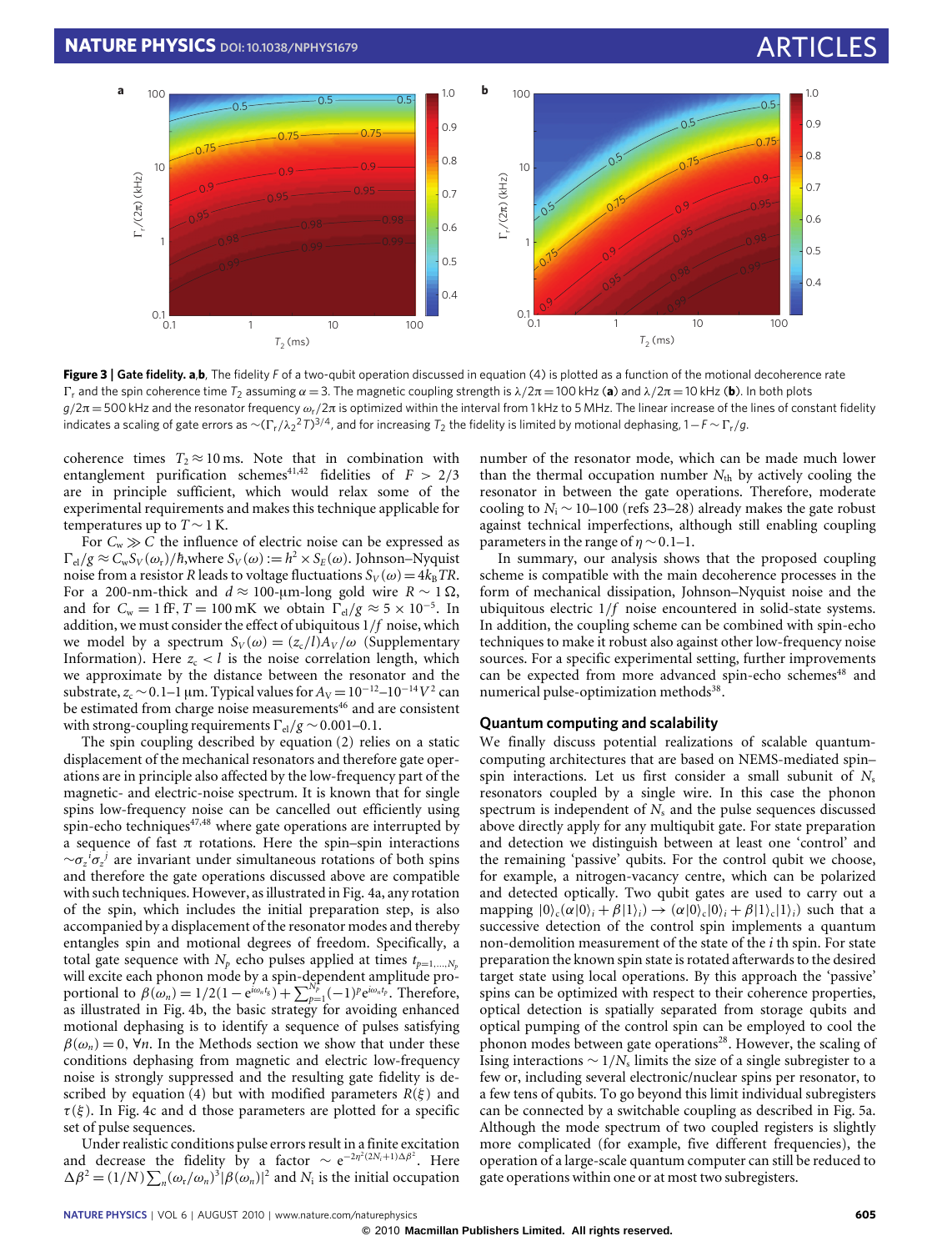

<span id="page-4-0"></span>**Figure 4** | Spin-echo techniques. a, A fast flip of the spin state is accompanied by a displacement of the resonator state by  $\pm \eta$  relative to its equilibrium position and entangles spin and motional degrees of freedom. Dephasing of motional superposition states during the gate and a non-vanishing excitation of the phonon modes at the end of the gate sequence reduce the gate fidelity. **b**, Example for a spin-echo sequence with  $N_p = nk$  fast π pulses applied at times  $\omega_r t_p = p \times 2\pi/k$ , where *n* and *k* are integers. To achieve  $\beta(\omega_{0,1}) = 0$  the pulses are chosen to be commensurate with the phonon frequencies, which here is shown for  $k = 4$  π pulses per cycle and a frequency ratio  $\xi = \omega_0/\omega_r = 5/4$ . **c**, Effective motional decoherence parameter  $R(\xi)$  for spin-echo sequences with  $k = 1, 4, 6$  pulses per oscillation period. **d**, The normalized gate time  $\tau(\xi)$  for the same conditions. In both plots the solid line indicates the analytic result used in the discussion of equation [\(4\),](#page-2-1) which away from individual resonances captures the overall behaviour well.



<span id="page-4-1"></span>**Figure 5** | **Scalable quantum information processing. a**, Implementation of a switchable coupling between two subregisters. For a control voltage  $U_c = 0$  a finite electric coupling  $g_{12} \approx g$  between resonators 1 and 2 enables gate operations between spins located in different registers. For  $U_c \simeq U$  there is no energy associated with charge flowing from the gate capacitors onto the wire and thereby the coupling  $g_{12} \simeq 0$  is switched off. **b**, A scalable quantum-computing architecture, based on the concept of one-way quantum computing<sup>[49](#page-6-40)</sup>. Resonators are ordered on a two-dimensional lattice and  $\epsilon$  coupled to their four neighbours electrostatically. This configuration results in an effective spin Hamiltonian  $H$   $\simeq$  ħM $\sum_{\langle i,j\rangle}\sigma_z{}^j\sigma_z{}^j$ , which can be used to generate cluster states as an entanglement resource. With each node consisting of multiple spins, the cluster state can be stored in long-lived electronic or nuclear spin qubits (green dots), and local measurements, the actual computation step in one-way quantum computing, can be carried out through an optically active spin (red dots), for example, a nitrogen-vacancy centre.

An alternative approach is sketched in [Fig. 5b](#page-4-1), where the resonators are ordered in a two-dimensional lattice structure with nearest-neighbour coupling. This layout is motivated by the concept of one-way quantum computing<sup>[49](#page-6-40)</sup>, where in a first step a cluster state is prepared as an entanglement resource whereas the actual computation is done by measurements and local spin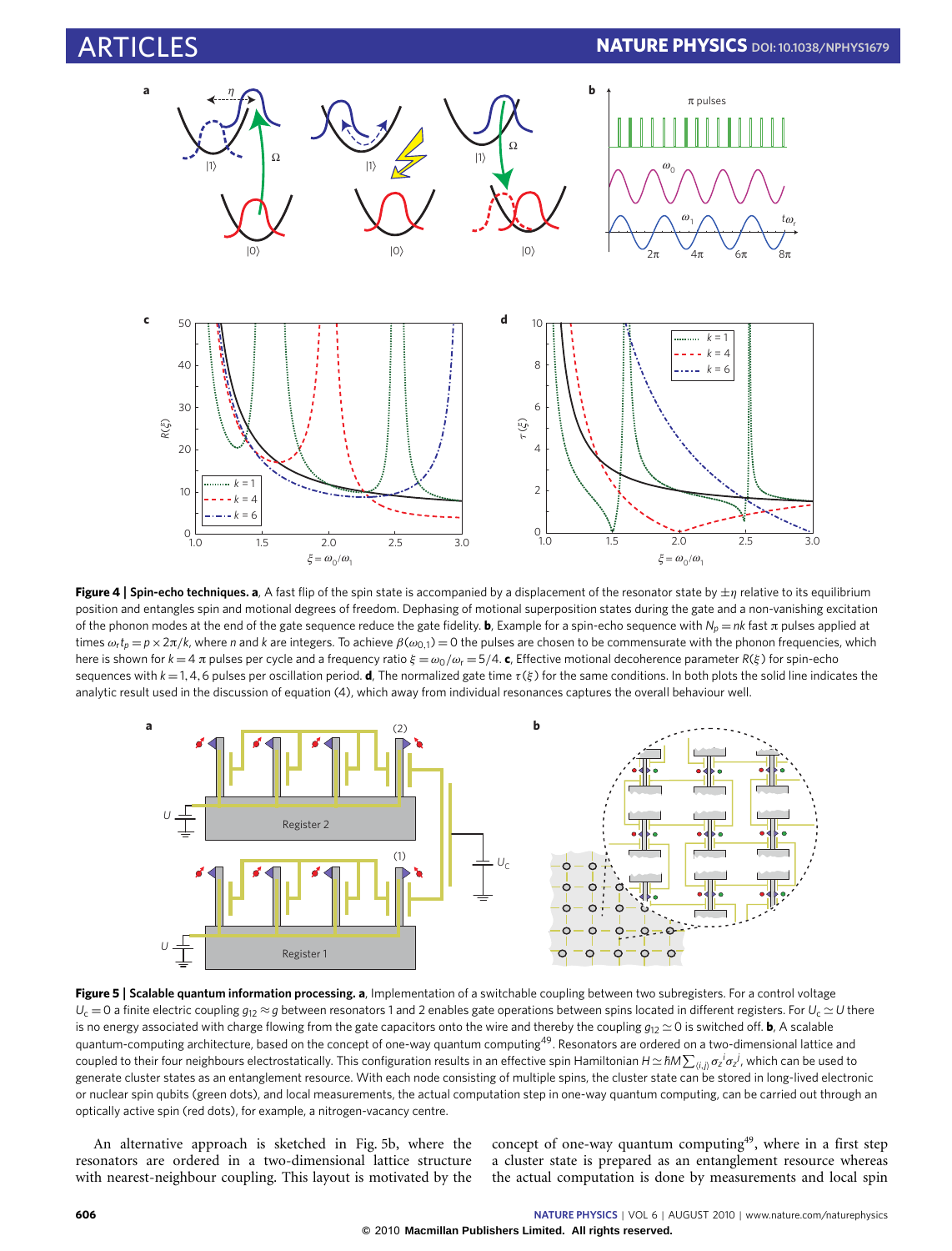operations only. The cluster state is generated by applying the gate operation  $U_g$  given in equation [\(3\)](#page-1-2) consecutively or in parallel to each spin *i* and its four nearest neighbours. The nearest-neighbour coupling  $M_{i,i+1} \simeq \eta^2 g/4$  is independent of the lattice size, and as interactions decay quickly with distance many gates can be carried out in parallel. However, for a large lattice the phonon spectrum is almost continuous, the condition  $\beta(\omega_n) = 0$  can no longer be strictly fulfilled and  $\Delta \beta > 0$ . A numerical evaluation of  $\Delta \beta$  for  $g/\omega_r = 0.2$  and a  $k = 4$  spin-echo sequence commensurate with  $\max{\{\omega_n\}}$  gives  $\Delta \beta^2 \sim 0.015$ , roughly independent of the length of the gate sequence. For  $\eta^2 N_i < 1$  the resulting error of ~1% is still sufficiently low.

# **Conclusions and outlook**

In summary, we have proposed the application of NEMS as a universal quantum transducer for spin–spin interactions. Compared with direct magnetic coupling or probabilistic optical entanglement schemes, our approach enables the implementation of long-range and deterministic spin-entanglement operations as well as the design and control of multispin interactions by simple electric circuitry. The universality of the basic underlying concept, namely to use the mechanical resonator for a coherent conversion of magnetic into electric dipoles, also opens a wide range of possibilities for the integration of electronic and nuclear spins with other charge-based quantum systems. Specifically, it might be interesting to consider hybrid architectures by coupling spins with transmission-line cavities<sup>[27](#page-6-16)</sup>, charge qubits<sup>[29](#page-6-18)</sup> and trapped ions<sup>[31,](#page-6-20)[32](#page-6-21)</sup> or atoms<sup>[30](#page-6-19)</sup>. Moreover, this technique can be applicable for a remote magnetic sensing of 'dark' spins in a condensed-matter or biological environment that is incompatible with direct laser illumination. In a broader perspective, the quantum transducer ability of NEMS can therefore be seen as one of the fundamental applications of 'quantum'-mechanical systems.

#### **Methods**

To evaluate the effect of motional decoherence on gate operations we consider a model described by a total Hamiltonian

$$
H_{\text{tot}} = H + \sum_{n,k} \frac{\hbar g_k}{2} \left( a_n + a_n^{\dagger} \right) \left( b_{n,k} + b_{n,k}^{\dagger} \right) + \hbar \omega_k b_{n,k}^{\dagger} b_{n,k}
$$

Here *H* is the system operator [\(1\)](#page-1-3),  $b_{n,k}$  ( $b_{n,k}$ <sup>†</sup>) are bosonic annihilation (creation) operators for the modes of the bath with  $[b_{n,k}, b_{n',k'}^{\dagger}] = \delta_{nn'} \delta_{kk'}$  and  $g_k$  is the coupling between the resonators and the *k*th bath mode. The environment is characterized by the spectral density *J*(ω) = (π/2)  $\sum_k g_k^2 \delta(\omega - \omega_k)$  (ref. [39\)](#page-6-28), which we assume to be equal for all modes. In thermal equilibrium *J*( $\omega$ ) is related to the force fluctuation equal for all modes. In thermal equilibrium *J*( $\omega$ ) is related to the force fluctuation spectrum by  $S_F(\omega) = h^2 J(\omega) \coth(\hbar \omega/2k_B T)/2a_0^2$  (Supplementary Information). Clamping losses and Johnson–Nyquist noise can be described by a purely ohmic environment with  $J(\omega) = \omega/Q$ , whereas the effect of (non-equilibrium)  $1/f$  noise can be taken into account by setting *J*( $\omega$ )coth( $\hbar\omega/2k_BT$ ) = constant ×  $\omega^{-1}$ . Below we identify  $\Gamma_{\rm r} := a_0^2 S_{\rm F}(\omega_{\rm r})/\hbar^2$  as the relevant decoherence rate.

To include spin-echo techniques we assume that in the limit of fast π pulses the bare evolution of the spin operators reduces to  $\sigma_z^i(t) = f(t)\sigma_z^i$ . Here  $f(t) = 2\sum_{p=0}^{N_p+1} z_p \theta(t - t_p)$ ,  $\theta(t)$  is the unit step function,  $z_0 = -z_{N_p+1} = 1/2$  and  $z_p = (-1)^p$  otherwise.  $f(t)$  describes the effect of alternating spin flips at times  $t_p$ and the first and last terms account for the initial and final spin preparation steps at  $t_0 = 0$  and  $t_{N_p+1} = t_g$ . The total Hamiltonian can then be written as

$$
H_{\text{tot}} = H_{\text{osc}} + \frac{\hbar\lambda}{2} \sum_{n} f(t) x_{n} S_{z}^{n}
$$
 (5)

where  $S_z^{\ n} = \sum_i c_{n,i} \sigma_z^{\ i}$ ,  $x_n = (a_n + a_n^{\dagger})$  and  $H_{\text{osc}}$  is the Hamiltonian of the coupled resonator and bath degrees of freedom. The evolution generated by Hamiltonian [\(5\)](#page-5-0) is

$$
U_{\rm g}(t_{\rm g})=\prod_{n=1}^N {\rm e}^{-i\frac{\lambda}{2}\int_0^{t_{\rm g}}{\rm d}s f(s)x_n(s)S_z} e^{i\Phi_n(S_z^n)^2}
$$

where  $x_n(t) = e^{iH_{\text{osc}}t/\hbar}x_n e^{-iH_{\text{osc}}t/\hbar}$  and the geometric phases  $\Phi_n$  are given by

$$
\Phi_n = i\frac{\lambda^2}{8} \int_0^{t_s} ds \int_0^s ds' f(s) f(s') [x_n(s), x_n(s')]
$$

For a given initial pure spin state  $|\psi_0\rangle$  and a target state  $|\psi_f\rangle = \prod_n e^{i\Phi_n(S_z^n)^2} |\psi_0\rangle$ , we define the gate fidelity as  $F = \text{Tr}\{\langle \psi_f | U_g | \psi_0 \rangle \langle \psi_0 | \otimes \rho_{osc}(0) \rangle U_g^{\dagger} | \psi_f \rangle\}$ , where  $\rho_{\rm osc}(0)$  is the initial state of the oscillator modes. We here assume pure dephasing processes only and write  $|\psi_0\rangle = \sum_s c_s |s\rangle$  where  $\sigma_z^i |s_i\rangle = s_i |s_i\rangle$ . Then, by setting  $s_n = \sum_i c_{n,i} s_i$  the fidelity can be written as

$$
F = \sum_{s,r} |c_s|^2 |c_r|^2 e^{-\frac{1}{4} \sum_n F_n(t_g)(s_n - r_n)^2}
$$

The decoherence functionals are in general defined as

$$
F_n(t_g) = \frac{\lambda^2}{4} \int_0^{t_g} ds \int_0^{t_g} ds' f(s) f(s') \langle \{x_n(s), x_n(s')\} \rangle_0
$$

where  $\langle \cdot \rangle_0$  denotes the average over the initial state  $\rho_{osc}(0)$  and  $\{\cdot\}$ is the anticommutator.

**Equilibrium.** When the resonator modes are in thermal equilibrium with the environment,  $\rho_{osc}(0) = \prod_{n,k} \rho_{n,k}$ , we can re-express  $x_n(t)$  in terms of eigenoperators  $d_{n,k}$  and eigenfrequencies  $\omega_{n,k}$  of the coupled oscillator Hamiltonian  $H_{osc}$ , that is,  $\lambda x_n(t) = \sum_k \lambda_{n,k} (d_{n,k} t^{i\omega_{n,k}t} + d_{n,k} e^{-i\omega_{n,k}t})$ . For  $\eta_n = \lambda/\omega_n$  we introduce an effective spectral density  $J_{\text{eff}}^{n}(\omega) := (\pi/2\eta_n^2) \sum_{k} \lambda_{n,k}^2 \delta(\omega - \omega_{n,k})$ , which can be interpreted as the environmental noise filtered by the mechanical response of the resonator. It can be expressed in terms of  $J(\omega)$  by the relation  $J_{\text{eff}}^{n}(\omega) = J(\omega)\omega_n^4/[(\omega_n^2 - \omega^2)^2 + \omega_n^2J^2(\omega)]$  (ref. [50\)](#page-6-41). For  $Q \gg 1$  it is strongly peaked around  $\omega \approx \omega_n$  and for the geometric phases we obtain

<span id="page-5-1"></span>
$$
\Phi_n(t_g) \simeq \eta_n^2 \left[ \frac{t_g}{4\omega_n} + \frac{1}{\omega_n^2} \sum_{p=1}^{N_p+1} \sum_{p'=0}^{p-1} z_p z_{p'} \sin(\omega_n (t_p - t_{p'})) \right]
$$
(6)

with additional corrections ∼ *O*( $t_{\rm g}$ ω<sub>r</sub>/*Q*). The first term represents the bare Ising interactions,  $\Phi_n(t_g) = \eta_n^2 \omega_n t_g/4$ , whereas the second term in equation [\(6\)](#page-5-1) describes additional geometric phases, which depend on the spin-echo pulse sequence. For the coherence functionals we obtain the general expression

<span id="page-5-2"></span>
$$
F_n = \frac{4\eta_n^2}{\pi} \int_0^\infty d\omega \frac{J_{\text{eff}}^n(\omega)}{\omega^2} \coth\left(\frac{\hbar\omega}{2k_B T}\right) |\beta(\omega)|^2 \tag{7}
$$

where  $|\beta(\omega)|^2 = \sin^2(\omega t_g/2)$  for a gate without spin echo and  $|\beta(\omega)|^2 = \sin^2(n\pi\omega/\omega_r)\tan^2(\pi\omega/(k\omega_r))$  for *k* equidistant spin-echo pulses per oscillation period  $2\pi/\omega_r$ . Equation [\(7\)](#page-5-2) is familiar from discussion of spin dephasing within the spin-boson model (see for example refs [39,](#page-6-28)[48\)](#page-6-39), but here qualitatively different results emerge from the resonant structure of  $J_{\rm eff}^{\ \ n}(\omega)$ . For isolated resonator modes with a thermal occupation number  $N_{\text{th}}^{(n)}$ , equation [\(7\)](#page-5-2) reduces to  $F_n \simeq 4\eta_n^2 N_{\text{th}}^{(n)} |\beta(\omega_n)|^2$  as a result of the residual entanglement between spins and the bare resonator modes at the end of the gate sequence. For the low-frequency part of the integral in equation [\(7\)](#page-5-2),  $F_n^l$ , we can approximate  $J_{\text{eff}}^{n}(\omega \ll \omega_n) \approx J(\omega)$ , and without spin echo we obtain  $F_n^{\ l} \simeq 2\eta_n^{\ l} \Gamma_r t_{\text{g}}$  for ohmic noise whereas it diverges for  $1/f$  noise. However, including spin echo we find that  $\lim_{\omega \to 0} J(\omega)|\beta(\omega)|^2/\omega^3 = 0$  for both ohmic and  $1/f$  noise, and in the latter case the low-frequency part  $F_n^l$  grows only logarithmically with  $t_g$ . The main contribution to  $F_n$  then comes from near-resonant modes  $\omega \approx \omega_n$ characterized by the rate  $\Gamma_r$ .

To be more specific, we consider the case of  $N = 2$  and a symmetric initial state with  $c_s = 1/4$ . We define an effective interaction strength  $M_{\text{eff}} = (\Phi_0(t_g) - \Phi_1(t_g))/t_g$ and introduce an average motional dephasing rate  $\Gamma_{\text{eff}} = (F_0 + F_1)/(2t_g)$ . In the limit of high fidelities we obtain  $F \simeq 1 - \pi \Gamma_{\text{eff}}/(4M_{\text{eff}}) - F_s(t_g)$ , where we have added the bare spin dephasing contribution  $F_s(t_g) \simeq (t_g/T_2)^\alpha$ . With the definition  $R(\xi) := \pi \omega_r \Gamma_{\text{eff}} / (4M_{\text{eff}}\Gamma_r)$  and  $\tau(\xi) = \pi \eta^2 \omega_r / 4M_{\text{eff}}$ , we obtain the general form of *F* given in equation [\(4\)](#page-2-1), where the analytic expressions for  $R(\xi)$  and  $\tau(\xi)$  have been derived for an ohmic bath and without spin echo.

**Non-equilibrium.** If the phonon modes are precooled to a temperature  $T_i \ll T$ the initial density operator  $\rho_{osc}(0) = \prod_n \rho_n(T_i) \prod_k \rho_{n,k}(T)$  is diagonal in the uncoupled resonator and bath operators. In this case we calculate the time evolution for the phonon mode operators  $x_n(t)$ , which for  $t\omega_r \gg 1$  obey the equation of motion,

<span id="page-5-3"></span>
$$
\ddot{x}_n(t) + \gamma_n \dot{x}_n(t) + \omega_n^2 x_n(t) = -\omega_n \sum_k g_k \left( b_{n,k}{}^{\dagger} e^{i\omega_k t} + b_{n,k} e^{-i\omega_k t} \right)
$$
(8)

<span id="page-5-0"></span>where  $\gamma_n = \omega_n/Q$ . The solutions of equation [\(8\)](#page-5-3) can be divided into terms containing system and bath operators only,  $x_n(t) = x_n^{(s)}(t) + x_n^{(b)}(t)$ , and accordingly we decompose  $F_n = F_n^{(s)} + F_n^{(b)}$ . For a weakly damped resonator we obtain  $x_n^{(s)}(t) \simeq (x_n \cos(\omega_n t) + p_n \sin(\omega_n t))e^{-\gamma_n t/2}$  and  $F_n^{(s)} \simeq 2\eta_n^2 (2N_i+1)|\beta(\omega_n+i\gamma_n/2)|^2$ , where  $N_i$  is the initial occupation number. The contribution from the bath is

$$
x_n^{(b)}(t) = -\omega_n \sum_{k} g_k \left( v_n(\omega_k, t) b_{n,k} \dagger + v^*(\omega_k, t) b_{n,k} \dagger \right)
$$

where  $v_n(\omega, t) = L^{-1}[(s^2 + \gamma s + \omega_n^2)^{-1}(s - i\omega)^{-1}]$  and  $L^{-1}$  denotes the inverse Laplace transformation. For low frequencies,  $\omega_k < \omega_r$ , we approximate  $v_n(\omega, t) \approx e^{i\omega t}/\omega_n^2$ , and in this regime we recover the same result as given

#### **©** 2010 **Macmillan Publishers Limited. All rights reserved.**